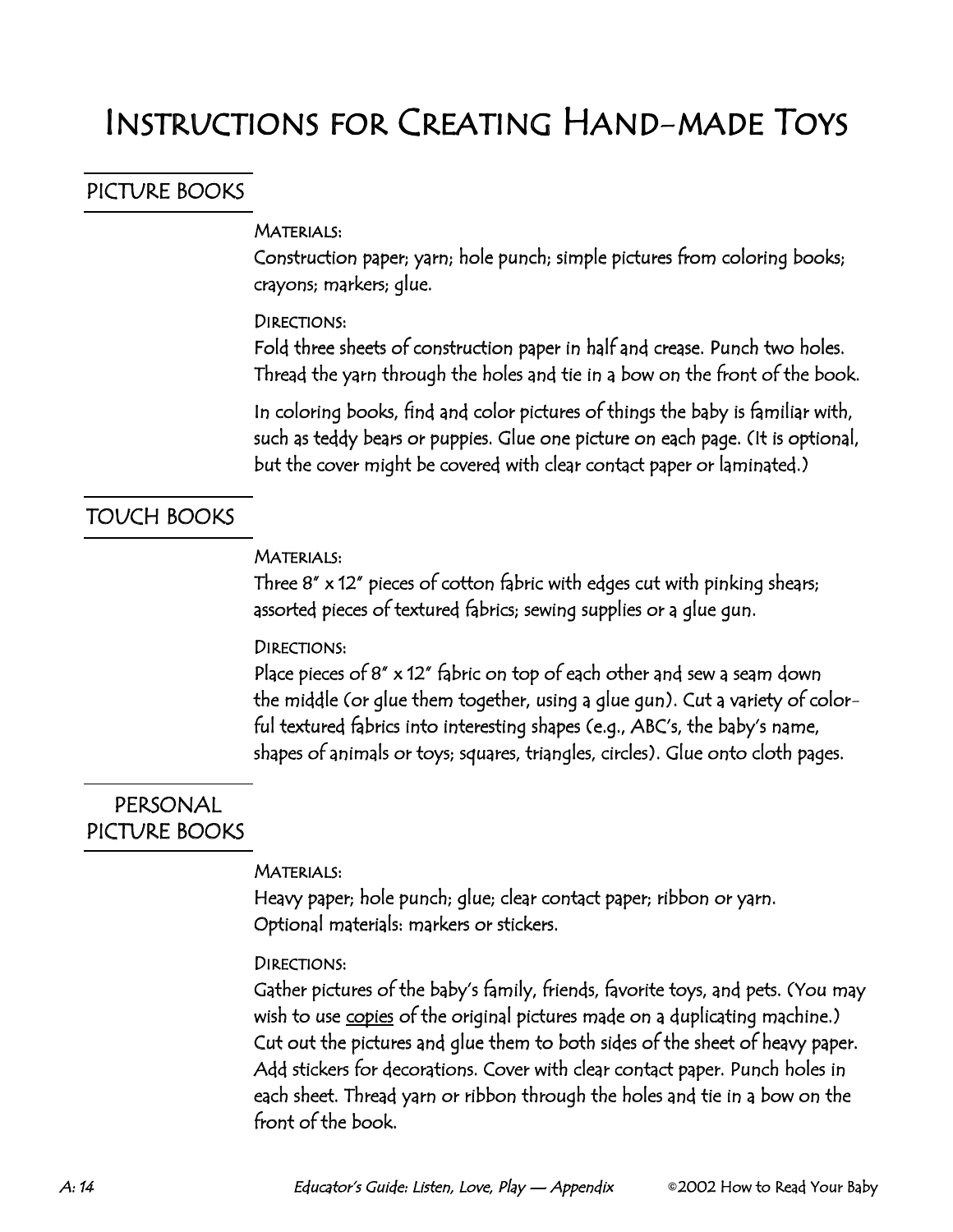ROLY POLY **BOOKS** 

### Materials:

Empty oatmeal container with lid; magazines with pictures; scissors; clear contact paper.

#### Directions:

Select pictures from magazines of things familiar to the baby. Cut them out and glue them on the round oatmeal container. Let the glue dry and cover the container with clear contact paper.

# PLATE PUPPETS

#### Materials:

Paper plates; markers; yarn, ribbon, and/or crepe paper streamers; hole punch.

#### Directions:

Draw a bright smiling face on a paper plate. Punch holes around the edges of the plate and tie ribbons, yarn, and/or crepe paper streamers around the outside edges of the plate. An entire set of emotional faces can be useful (e.g., happy, sad, mad, scared).

POP-UP PUPPETS

#### Materials:

Straws; paper cups; round pieces of poster board; tape; colored markers.

#### Directions:

Thread a straw through the bottom of a paper cup. Decorate two circles of poster board with faces. Tape a straw to the back of one circle. Tape the other circle to the back of the first circle. Move the straw up and down to make the puppet hide in the cup and then pop up!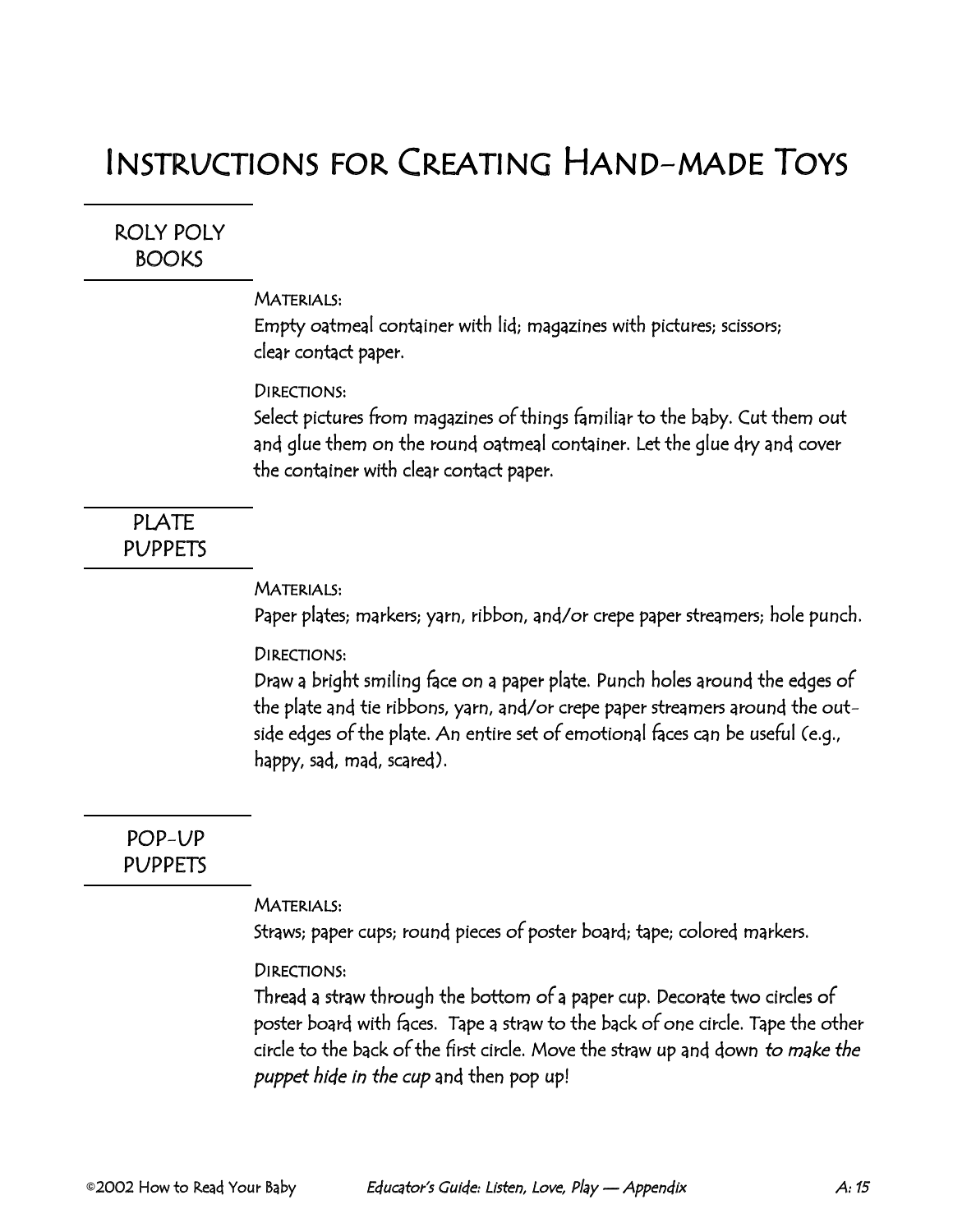FINGER **PUPPETS** 

#### Materials:

Medium-weight paper; markers; magazines or catalogs; scissors; tape or glue.

#### Directions:

Cut out a piece of medium-weight paper long enough to form a circle to easily wrap around your finger. On another piece of paper draw and color faces of people or animals, or cut out pictures from magazines or catalogs. Cut out the figure and paste it onto the middle of the strip of paper that wraps around your finger. Tape or glue the strip together to form a finger "ring" OR, simply draw faces on your fingertips with washable markers.

## SPOON FRIENDS

#### Materials:

7" wooden spoon; 4" piece of ribbon; permanent ink markers; glue gun.

#### Directions:

Draw a happy face on the front of the spoon and a sad face on the back. Tie a ribbon around the handle for a bow and glue the bow securely.

**NOISY** BOXES

#### Materials:

Assorted small boxes, small pasta noodles; colorful contact paper; glue gun.

#### Directions:

Fill small boxes one-fourth full of pasta noodles. Glue the lids tightly shut. Cover with colorful contact paper.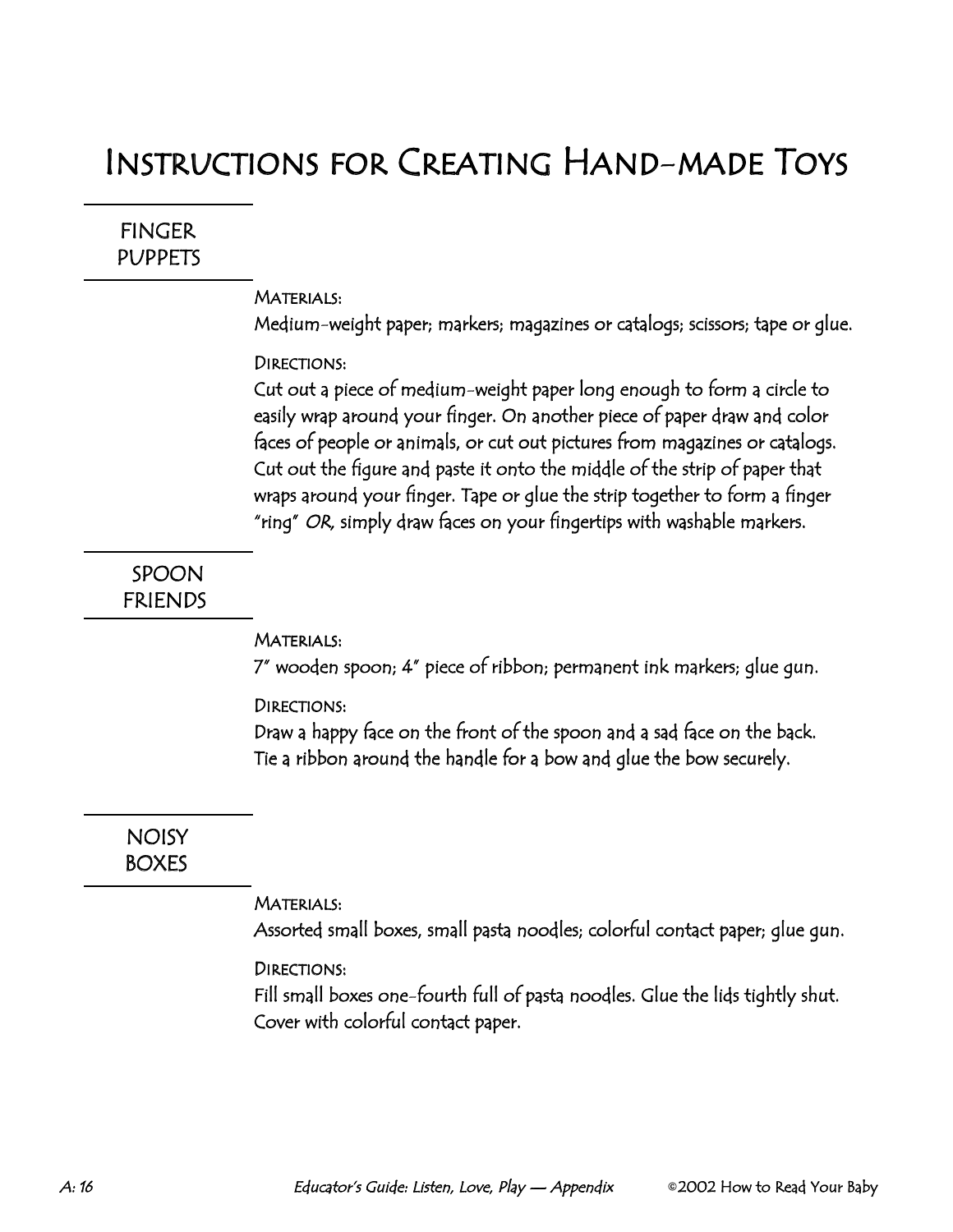# SOFT DRUMS

#### Materials:

Empty oatmeal, cornmeal, or other round cardboard containers; hot glue gun; colorful contact paper.

## Directions:

Hot glue the lid onto the empty container. Cover the sides of the round container with contact paper. Beat the sides like a tom-tom.

## **SHAKERS**

## Materials:

Small plastic bottles; rice, noodles, gravel, or sand.

### Directions:

Put different amounts of the different fillers into small bottles. Hot glue the inside of the lid on.

## RATTLERS

### Materials:

Empty pie tins; rice or noodles; a glue gun.

### Directions:

Put some rice or noodles into one of the pie tins. Run a bead of glue around the pie tin twice. Put a second pie tin on top of it and pinch them together until the glue holds.

# TUNNELS

## Materials:

A box, 18" to 24" high; a sharp knife or scissors.

## Directions:

Draw large 16" to 18" half-circles on opposite sides of the box. Cut out the half-circles. Let the baby crawl in and through the box to explore.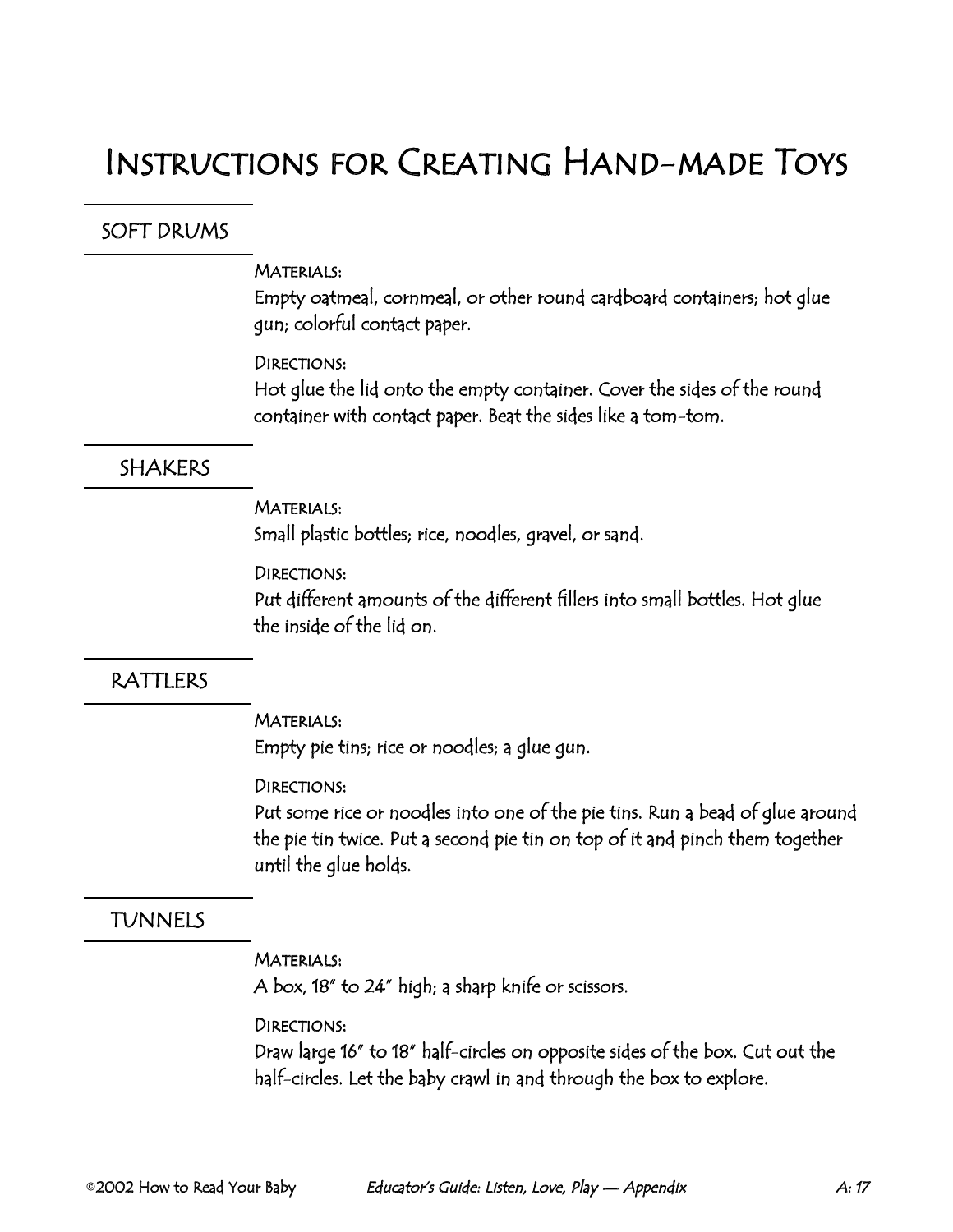## HIDING PICTURE BOX

### Materials:

One box; magazines and/or catalogs; glue. Optional: colorful and/or clear contact paper.

#### DIRECTIONS:

Cut a large picture out of a magazine (a baby's face is preferred). If you wish, cover the box with contact paper. Glue a picture to one side of the box. It is also optional to cover the box with clear contact paper.

# HAPPY/SAD PILLOWS

#### Materials:

Equal squares of light-weight colorful fabric; markers; sewing supplies; synthetic pillow stuffing material.

### Directions:

Cut fabric squares. On one side, draw or stitch a happy face. On the other, draw or stitch a sad face. Sew the right sides together, leaving one side open to stuff. Turn the pillow case right-side out. Stuff the pillow. Then sew the open side closed.

## BATH MITT

#### Materials:

Terry cloth fabric; elastic or ribbon; sewing supplies.

### Directions:

Tracing around your hand, cut two pieces of terry cloth in the shape of a mitten, elongating the bottom to extend past your wrist. Stitch or draw a colorful picture on one piece of the cloth. Sew the right sides together, leaving the bottom open. You can sew elastic around the bottom to tighten around your wrist, or use a ribbon.